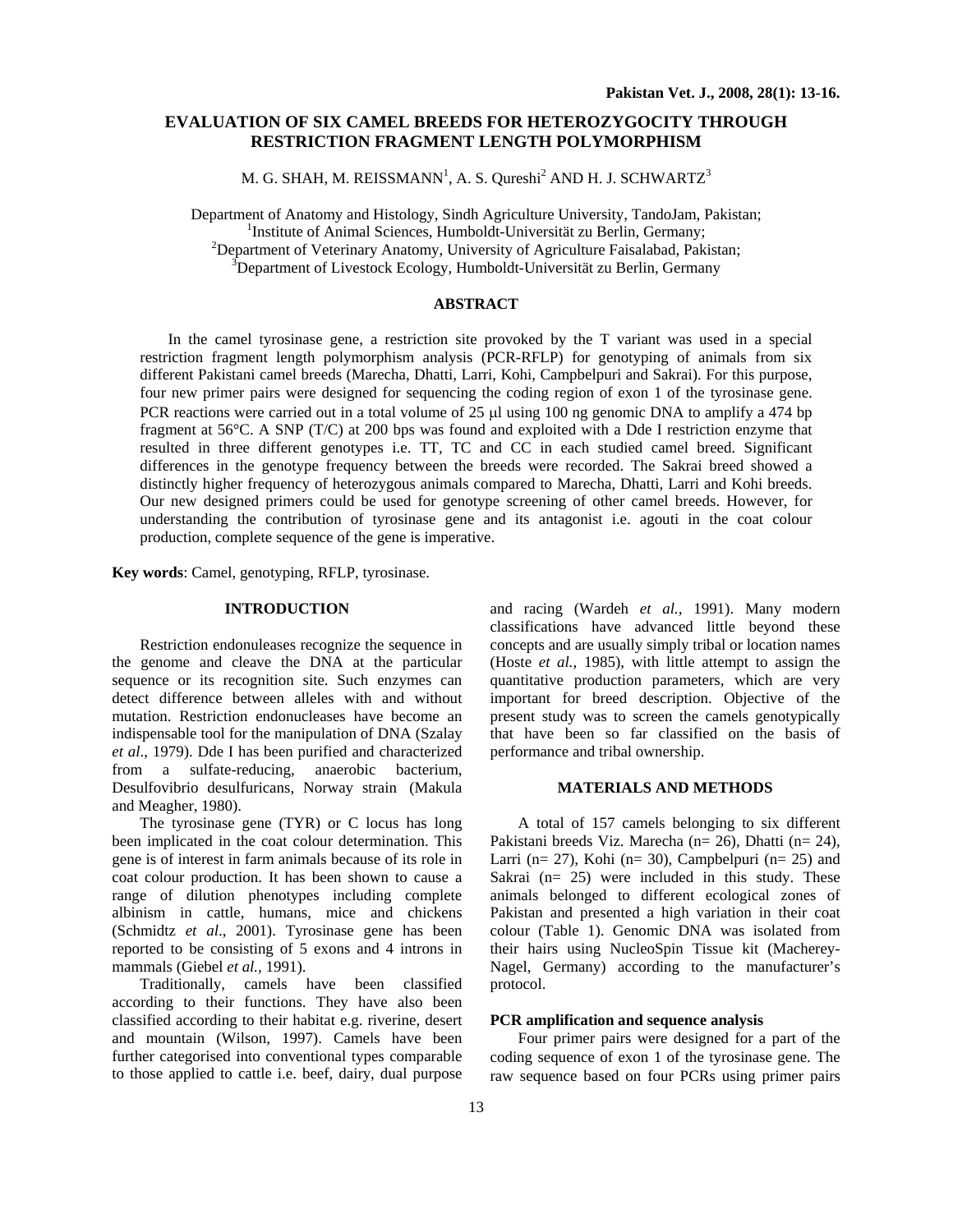| S. No. | <b>Breed</b> | Type     | Coat colour                |  |
|--------|--------------|----------|----------------------------|--|
|        | Marecha      | Riverine | Brown and dark brown       |  |
|        | Dhatti       | Riverine | Light and dark fawn        |  |
|        | Larri        | Riverine | Reddish or brown           |  |
| 4.     | Kohi         | Mountain | Creamy white or dark brown |  |
|        | Sakrai       | Riverine | Reddish brown              |  |
|        | Campbelpuri  | Mountain | Dark brown to blackish     |  |

**Table 1: Breed type and coat colour of the experimental camels** 

designed from homolog regions of cattle (Schmutz *et al*., 2004), horse (Wagner and Reissmann, 2000), human (Gotoh *et al*., 2004) and mouse (Lavado *et al*., 2005) (GenBank accession numbers NM18100, AF2556101, AF252540, NM000372 and NM011661, respectively) were used to amplify a main part of the coding region of exon 1 of tyrosinase gene of dromedary camel (dTYR) in 5*'* and 3*'* direction. The first primer pair D-TY-A up 5*'* > AGC CTG TGC CTC CTC CAA GAA < 3*'* and D-TY-A low 5*'* > TGC ATC CAT ACA AAG AAG TCA TAA < 3*'* yielded a 474 bp fragment. Second pair C1-A11 up 5*'* > AAT GCT CCT GGC TGT TTT GTA <3*'* and C1-A11 Low 5*'* > CTG CCA GGA GGA GAA GGA TGC T <3*'* was used to amplify 819 bp fragment, third pair C1 up 5*'* > TGC CTG CTG TGG AGT TTC<3*'* and C1 Low 5*'* > GCC GAA GCC CTG GTG GAT G <3*'* amplified 516 bp fragment and fourth pair KC1 up5*'* > CCA GCT CTC AGG CAG GGG T < 3*'* and KC1 Low 5*'* > GAC TCT TCT TGT TGC TGT GGG A < 3*'* yielded 516 bp fragment. The amplified fragments of these primer pairs overlapped and resulted in a 770 bp total sequence. PCR reactions were carried out using thermocycler (Biometra, Germany) in a total volume of 25 µl containing  $2.5$  mM, MgCl<sub>2</sub>  $0.2$  mM dNTP 1U Taq DNA Polymerase (Genaxxon, Germany) 0.2 µM of forward and reverse primer and 100 ng genomic DNA. After an initial denaturation with 94°C for 2 minutes, 35 cycles were done each consisting with 94°C for 1 minute, annealing at 56°C (primer pairs D-TY-A up, D-TY-A low; C1-A11 up, C1-A11 Low and C1 up and C1 low), 60°C (KC1 up and KC1 low) for 30 seconds and extension at 72°C for 40 seconds. The final step lasted for 10 minutes at 72°C. The PCR amplified fragments were excided from 2% agarose gel and purified using Gene Clean II Kit (Q BIO gene, Canada). Each fragment was sequenced in both directions using BigDye Terminator v1.1 Cycle Sequencing chemistry on an ABI Prism 310 Genetic Analyzer (Applied Biosystems, USA). All sequence alignments and distance calculations were made by Lasergene software (DNAStar, USA).

### **PCR-RFLP analysis**

PCR reactions for a Dde I restriction were carried out in a total volume of 25 µl with the primer pair D-TY-A up and D-TY-A low to amplify a 474 bp fragment at 56°C. PCR product (15 µl) was mixed with master mix comprising 2.0 µl buffer, 0.2 µl bovine serum albumin (BSA), 0.2 µl Dde I enzyme (2 U, Promega Madison WI, USA) and 2.6 µl water and incubated at 37°C for 3 hours. After incubation, 5 µl loading dye buffer was added and electrophoresed for 2 hours, as previously described (Shah *et al.*, 2006).

#### **Statistical analysis**

Frequencies of different genotype animals in each breed were computed. Chi square test was used to ascertain the magnitude of variation in these frequencies between breeds.

#### **RESULTS AND DISCUSSION**

A part of exon 1 (779 bp) of tyrosinase gene of dromedary camel (dTYR) was amplified using four primer pairs namely C1A11up, C1A11 low, C1 up, C1 low, D-TY-A up, D-TY-A low, KC1 up, KC1 low. Primer pair D-TY-A up and D-TY-A low amplified a 474 bp fragment that contained a T/C variation and created a Dde I restriction site. Since there was a permanent restriction site, the whole restriction resulted in 392 bp + 82 bp homozygous TT, 392 bp + 82 bp + 53 bp heterozygous TC and 339 bp  $+ 82$  bp  $+ 53$  bp homozygous CC genotypes. An example is shown in Plate 1, where nucleotide "CC" created a restriction point producing fragments of 135 bp + 339 bp.

PCR-Dde I restriction was used to analyze the genotype variation at tyrosinase gene in camels included in the present study. Sakrai breed possessed a significantly  $(P<0.05)$  higher number of homozygous with restriction (TT) and heterozygous (CT) animals than other five breeds. It also showed a significantly lower number of homozygous without restriction (CC) animals than that of Marecha, Dhatti, Larri and Kohi breeds (Table 2). No significant difference was observed among Marecha, Dhatti, Larri, Kohi and Campbelpuri breeds. Number of animals used and frequencies of three genotype animals i.e. TT, CT and CC among each breed is also presented in Table 2.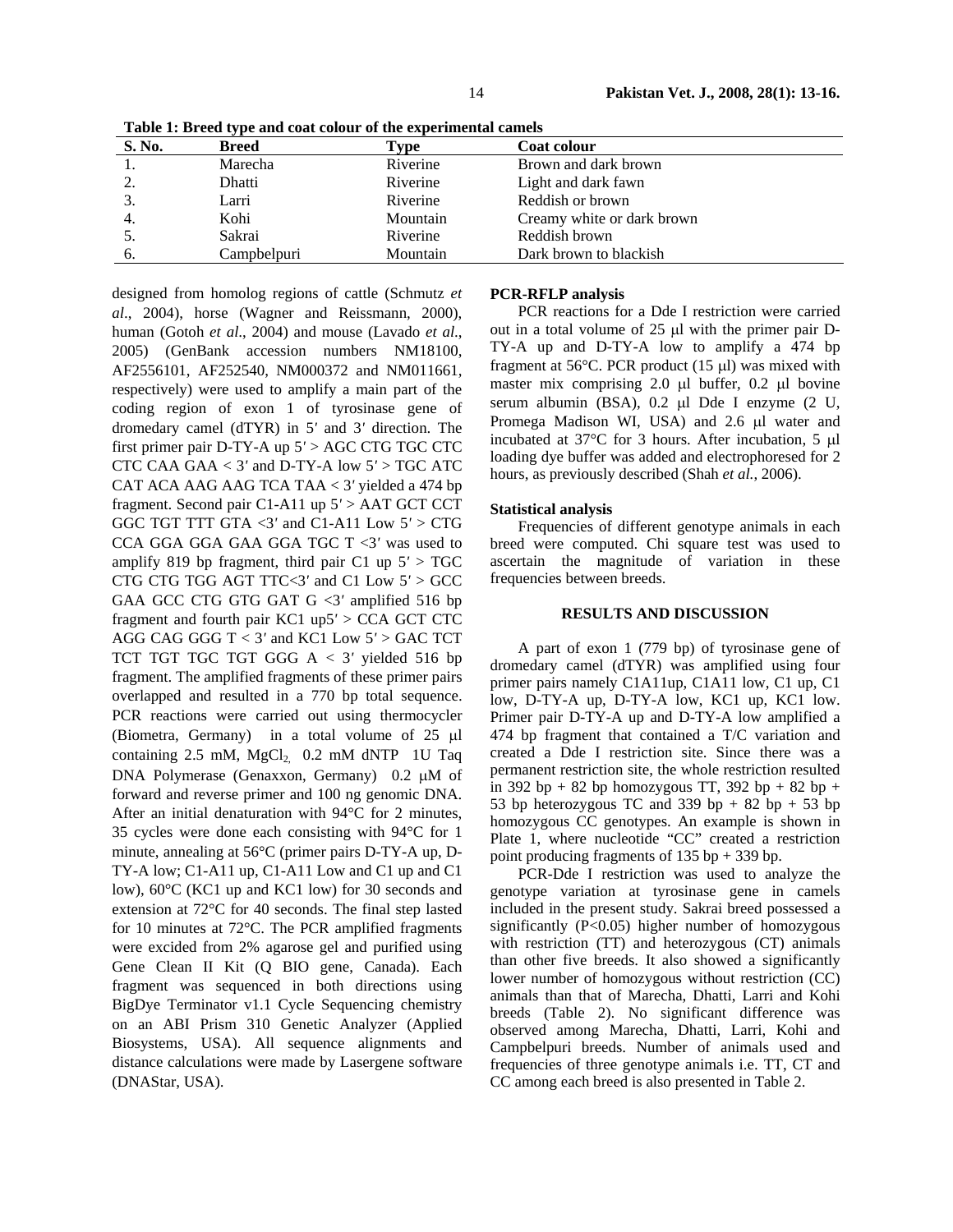|              |     |       |      |               |                   |      |          | <b>Genotype frequency</b> |       |       |  |
|--------------|-----|-------|------|---------------|-------------------|------|----------|---------------------------|-------|-------|--|
| <b>Breed</b> | No. | Ma    | Dh   | La            | Ko                | Ca   | Sa       | TT                        | CТ    | CC    |  |
| Ma           | 26  | $- -$ | 0.92 | 0.59          | 0.58              | 2.64 | $8.20*$  | 0.192                     | 0.462 | 0.346 |  |
| Dh           | 24  |       | $-$  | 0.09          | 0.07              | 5.13 | $11.62*$ | 0.208                     | 0.334 | 0.458 |  |
| La           | 27  |       |      | $\sim$ $\sim$ | 0.02              | 5.01 | $11.58*$ | 0.185                     | 0.370 | 0.445 |  |
| Ko           | 30  |       |      |               | $\qquad \qquad -$ | 4.80 | $11.28*$ | 0.200                     | 0.367 | 0.433 |  |
| Ca           | 25  |       |      |               |                   | $-$  | 2.06     | 0.320                     | 0.520 | 0.160 |  |
| Sa           | 25  |       |      |               |                   |      | $- -$    | 0.400                     | 0.560 | 0.040 |  |

**Table 2: Breed differences and frequency of the different genotype animals detected through Dde I restriction (Tyrosinase gene)** 

 $Ma = Marecha$ ,  $Dh = Dh$ atti,  $La = Larri$ ,  $Ko = Kohi$ ,  $Ca = Campbell$ uri and  $Sa = Sakrai$ ;

 $TT =$  homozygous with restriction,  $CT =$  heterozygous and  $CC =$  homozygous without restriction  $*$  = significant at P<0.05.



**Plate 1: Different genotype camels screened with restriction fragment length polymorphism (RFLP) with Dde I, on 2% agarose gel; 1 (TT), 2 (CT), 3 (CC) genotypes and M (Marker).** 

 $-1$ a 1 latgeteergg etgerrigta<sup>1</sup> etgeergetg tggagtete<sup>3</sup>agaceteege tggecattte 61 cctcghgcct gractcctc caagaadstrg atggagaagg aatgctgccc gcngtgggag 121 ggtgacggga gtccctgtgg *coagctctca ggcaggggtt*<sup>7</sup> cctgtcagga catcaatctg 181 tecaaggcac cacetggaon teagttecce ttcacagggg tggatgaceg ggaatettgg 241 ccctctgtct tttataacag gacctgccag tgctttgaca acttcatggg attcaactgt 301 ggaaattgca agtttggctt ccggggaccc aactgcagag agaggcgact tttggtgaga 361 agaaacatct ttgatttgag tgtcccagag aagaacaaat ttcttgccta cctcacttta 421 gccaaacata ccaccagccc agactacgtc atccccacgg gcacctatgg ccaaatgaat 481 aatggatcaa cacccatgtt caatgacatc aacgtttatg acctcrttgt arggatgcay<sup>6</sup> 541 tattatgtgt caagggacac gctgcttggg gggtctgaaa tctggaaaga cattgatttt 601 gctcatgaag caccaggett cetgeettgg catagactet tettgttget gtggga<sup>8</sup>acaa 661 gaaatccaga agctgacagg ggatgagaac ttcactattc catactggga ctggcgagat 721 gcagacaact gtgaaatttg tacagatgag tacatgggag ggcgcgaccc cacaaatcct 781 Lascriaciós geodageato\* etterretes reciggeag2

Fig. 1: Coding sequence of camel Tyrosinase gene (black letters) with primers position (C1A11up<sup>1</sup>, C1A11 low<sup>2</sup>; C1 up<sup>3</sup>, C1 low<sup>4</sup>; D-TY-A up<sup>5</sup>, D-TY-A low<sup>6</sup>; KC1 up<sup>7</sup>, KC1 low<sup>8</sup>) and restriction site Dde I **(box). Bold letters show the horse sequence.**